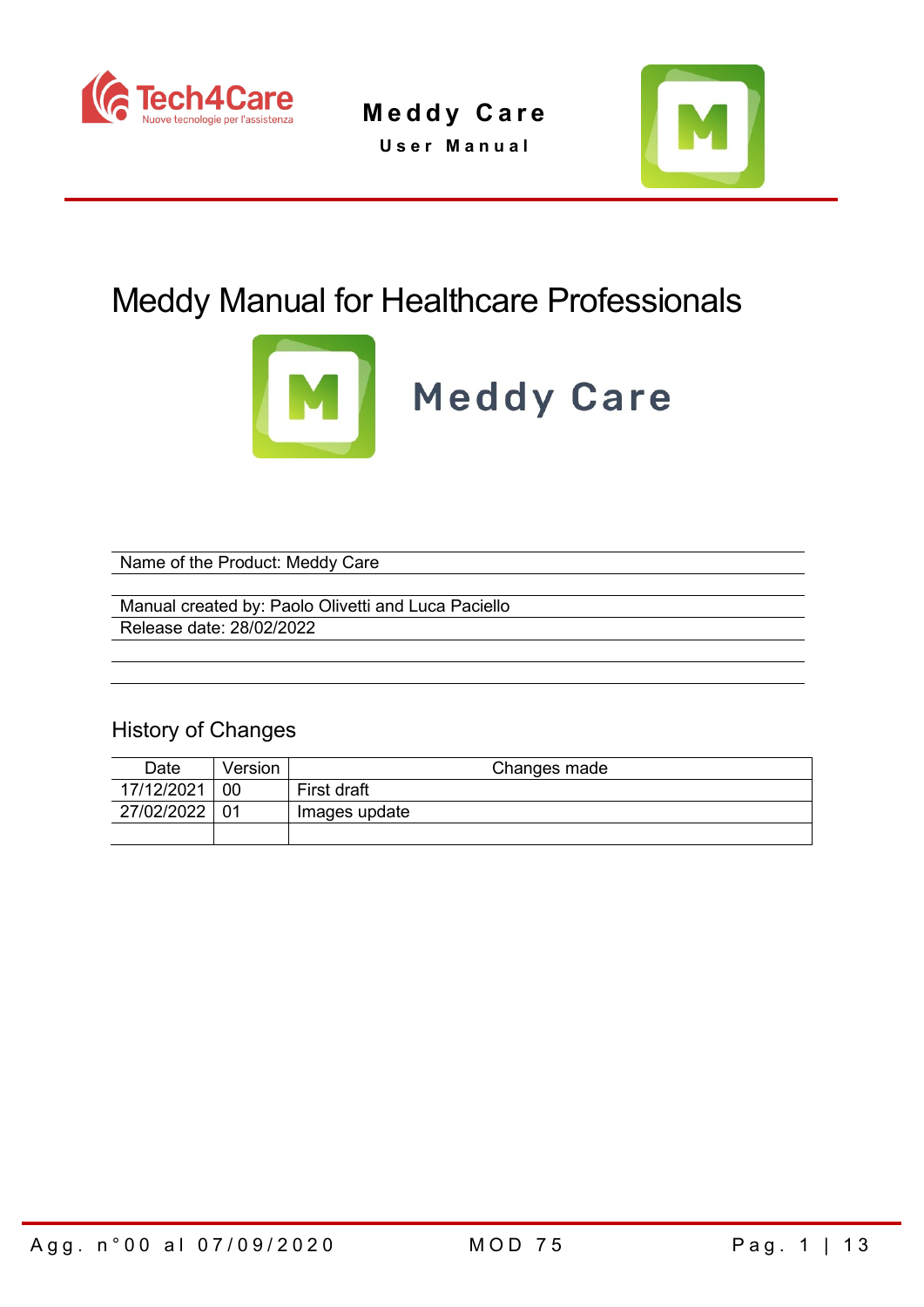

User Manual



## **Summary**

| 1.             |     |  |
|----------------|-----|--|
| 2.             |     |  |
| 3.             |     |  |
|                |     |  |
|                |     |  |
|                |     |  |
|                |     |  |
|                |     |  |
|                |     |  |
|                |     |  |
|                |     |  |
|                |     |  |
| $\overline{4}$ |     |  |
|                |     |  |
|                | 4.2 |  |
|                |     |  |
|                |     |  |
|                |     |  |
|                |     |  |
| 5.             |     |  |
| 6.             |     |  |
| 7 <sub>1</sub> |     |  |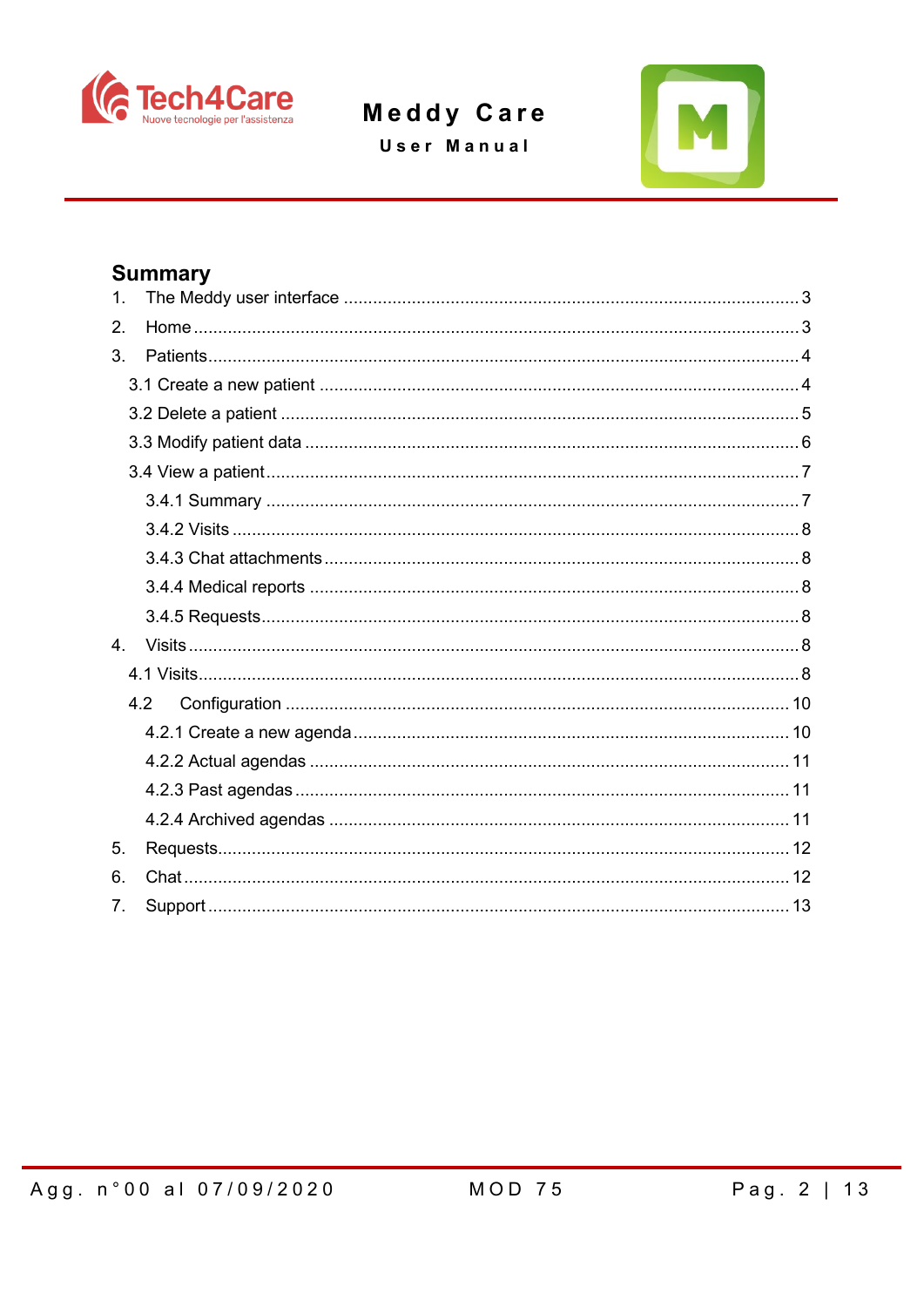

**User Manual**



## <span id="page-2-0"></span>**1. The Meddy user interface**

The application is structured in two main areas:

- A menu on the left with the list of functionalities;
- An area on the right showing the contents related to the selected functionality in the menu.

All the functionalities in the menu will be explained in the following paragraphs.

#### Please note:

The way the menu is displayed may vary depending on the screen resolution:

- if the screen resolution is high the menu appears in extended form (showing icons and text)
- if the screen resolution is low the menu appears in compact form (showing icons only).

By clicking on the logo at the top left the menu is always opened in extended form.

### <span id="page-2-1"></span>**2. Home**

This screen shows a list of all alerts / communications to share with patients. Each communication is made up of a title and content (previewed on the home).

In this section it is possible to:

- 1. See the entire content of a communication by clicking on the corresponding button "READ MORE"
- 2. Change the title and content of a communication by clicking on the corresponding wording "MODIFY"
- 3. Delete a communication by clicking on the corresponding wording "DELETE"
- 4. Create a new communication by clicking on the "ADD POST" button at the top left.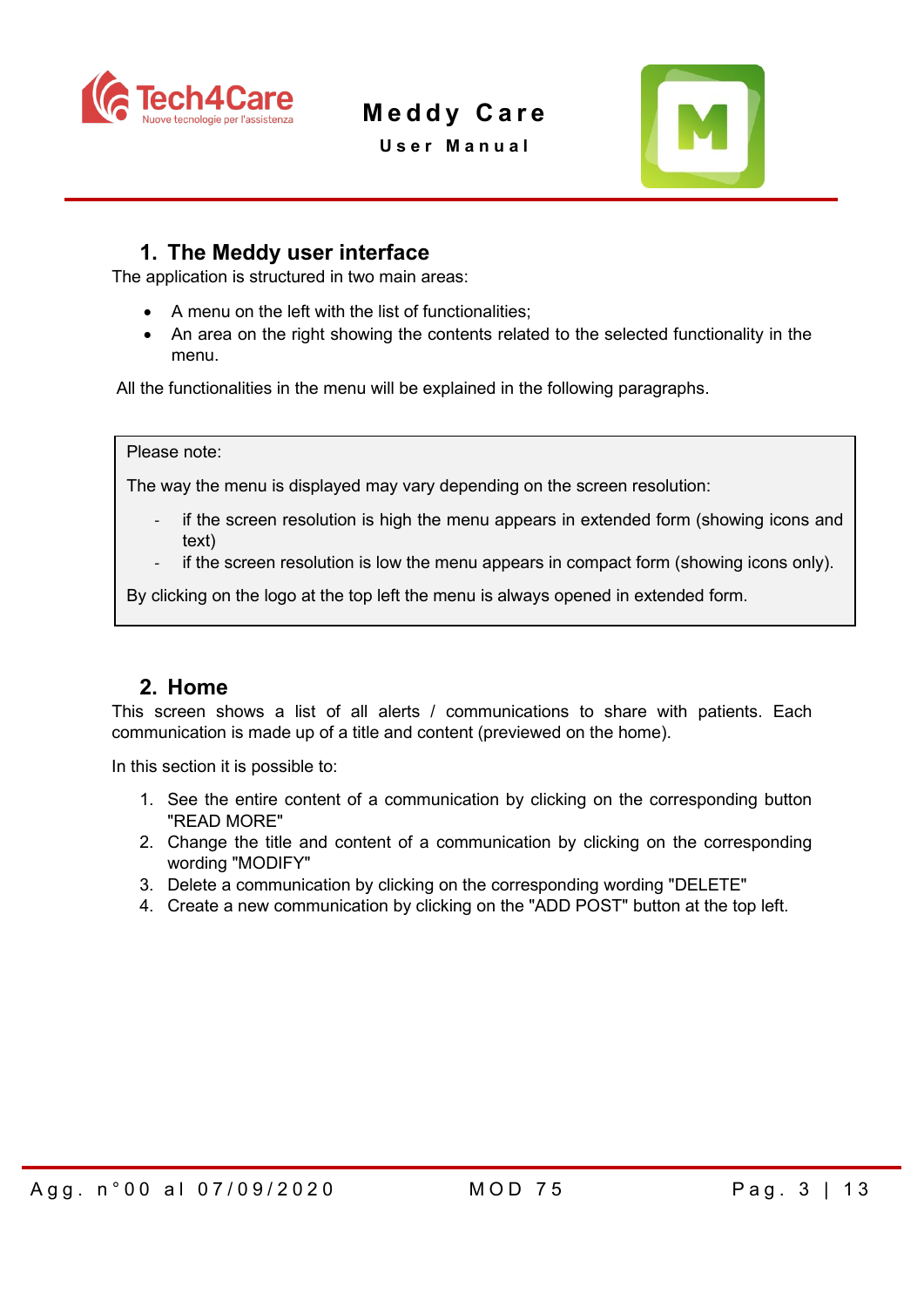

**Meddy Care User Manual**



M MEDDY CARE  $+$  ADD POST **Ett** L. Pac Lorem Ipsum Lorem ipsum dolor sit amet, consectetur<br>malesuada. Maecenas at tincidunt est. In **自** Home tae mi volutpat convallis. Aliquam erat volutpat. Vivamus e Published on 31-03-2022 by: Luca Paciello EDIT DELETE  $\Box$  Visits  $\blacksquare$  Requests

## <span id="page-3-0"></span>**3. Patients**

The screen "Patients" allows to view the list of patients registered to the system (an export function of the entire database of patients inserted is available in pdf or csv format). Through the appropriate search field, it is possible to search for a patient by entering his name or surname.

From this screen it is possible to: access the detail of a patient, modify the data and delete the account using the appropriate keys placed on each record (VIEW; EDIT; DELETE).

It is also possible to create a new patient through the "CREATE PATIENT" button on the top right.

All functionalities are described in detail in the following sub-paragraphs.

#### <span id="page-3-1"></span>**3.1 Create a new patient**

After selecting in the left menu "Patients", by clicking on "CREATE PATIENT" (on the right part of the screen) a popup allowing to register a new patient will be opened. It is possible to enter the following fields:

- − Name (required)
- − Surname (required)
- − Email
- − Date of birth
- − Gender
- − Telephone number
- − Social security number
- − Post Code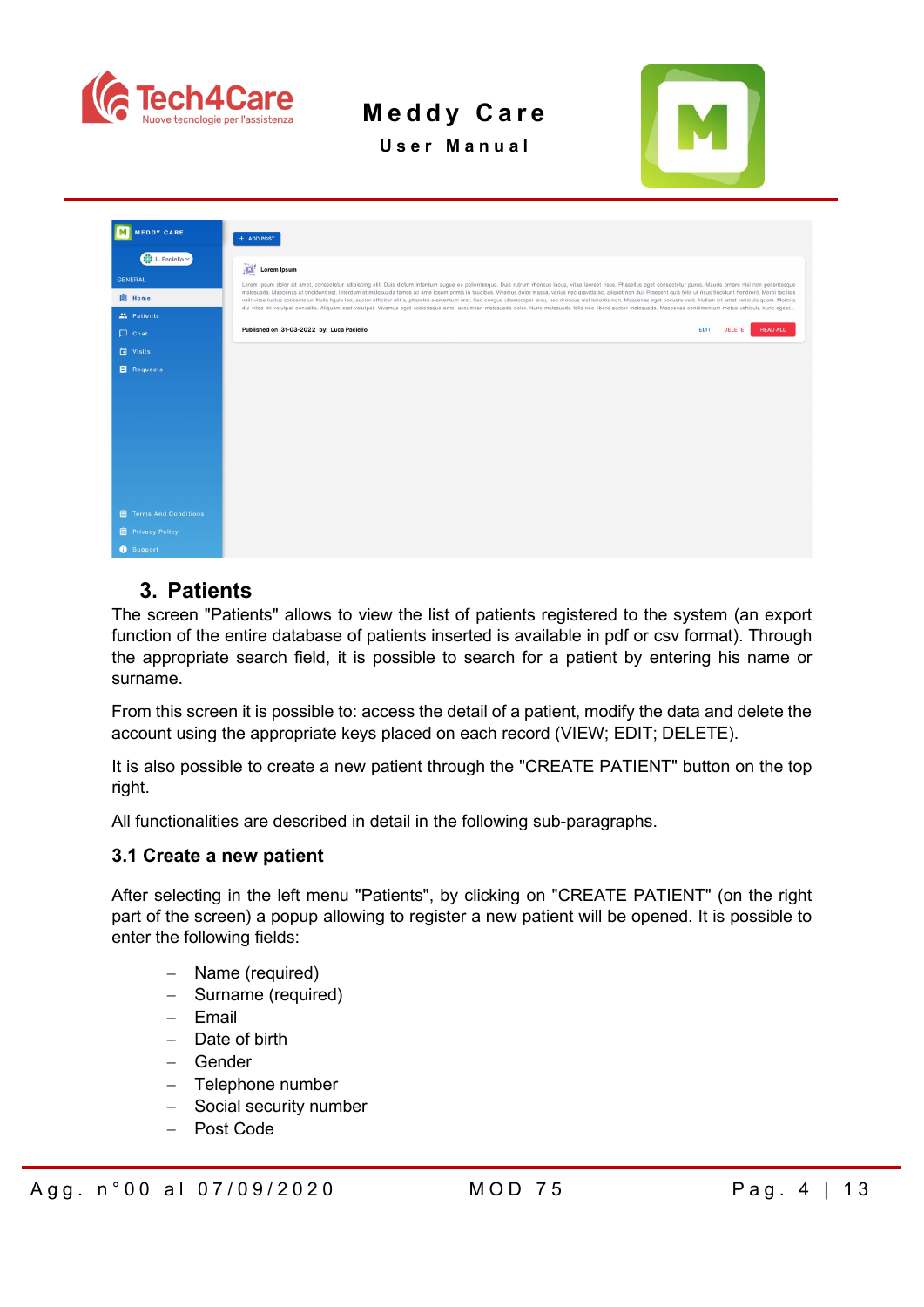

**User Manual**



- − Province
- − Country
- − City
- − Address
- − As clearly stated in the list above, only name, surname and Social security number are required.

| MEDDY CARE<br>M               | Archived<br>Active            |                     |                             |                               |        |          |                                              |          |       |                       |
|-------------------------------|-------------------------------|---------------------|-----------------------------|-------------------------------|--------|----------|----------------------------------------------|----------|-------|-----------------------|
| L. Paciello v                 | Q Search in 'Name'            |                     |                             |                               |        |          | EXPORT .PDF EXPORT .CSV<br><b>IMPORT.CSV</b> |          |       | <b>CREATE PATIENT</b> |
| <b>GENERAL</b>                | Actions                       | Name<br>Surname     | Email                       | <b>Social Security Number</b> | Gender | $\equiv$ | Date of Birth                                | $\equiv$ | Phone |                       |
| <b>自</b> Home                 | VIEW<br><b>Delete</b><br>EDIT | Louie<br>duck       | louieduck@test.tech4care.eu | engnrkjekjnkjernkj            |        |          |                                              |          |       |                       |
| "Patients                     | EDIT<br>Delete<br>VIEW        | dewey<br>duck       |                             | dfslkmkogmgwomtowm            |        |          |                                              |          |       |                       |
| $\Box$ Chat                   | Delete<br>EDIT<br><b>VIEW</b> | Huey<br>Duck        | hueyduck@test.tech4care.eu  | safdhjh                       |        |          |                                              |          |       |                       |
| Visits<br><b>E</b> Requests   |                               |                     |                             |                               |        |          |                                              |          |       |                       |
|                               | Delete<br>EDIT<br><b>VIEW</b> | Scroodge<br>Mc Duck |                             | atwryreyreyeryeryre           |        |          |                                              |          |       |                       |
|                               | Delete<br>EDIT<br>VIEW        | Donald<br>Duck      |                             | fdgsfhgfkgyjò                 |        |          |                                              |          |       |                       |
|                               |                               |                     |                             |                               |        |          |                                              |          |       |                       |
|                               |                               |                     |                             |                               |        |          |                                              |          |       |                       |
|                               |                               |                     |                             |                               |        |          |                                              |          |       |                       |
|                               |                               |                     |                             |                               |        |          |                                              |          |       |                       |
| <b>自</b> Terms And Conditions |                               |                     |                             |                               |        |          |                                              |          |       |                       |
| <b>自 Privacy Policy</b>       |                               |                     |                             |                               |        |          |                                              |          |       |                       |
| <b>6</b> Support              |                               |                     |                             |                               |        |          |                                              |          |       |                       |

In order to start using Meddy Care actively, a patient will need to activate his account.

If an e-mail address is also entered when a new patient is created by the professional, the patient will receive an e-mail with instructions for activating the account (invitation valid for 72 hours). If the e-mail address is not entered when creating a new patient, it will be possible to

Please note:

The creation of a patient without an e-mail address still allows to keep the person in the system, but this person will not be able to access the Meddy Care service in any way.

do so later by modifying the patient's details and pressing the appropriate "GENERATE CREDENTIALS" button.

#### <span id="page-4-0"></span>**3.2 Delete a patient**

Using the "DELETE" button placed on a patient record in the active patients list, it is possible to move the patient record to the deleted patients list. The patient thus eliminated will no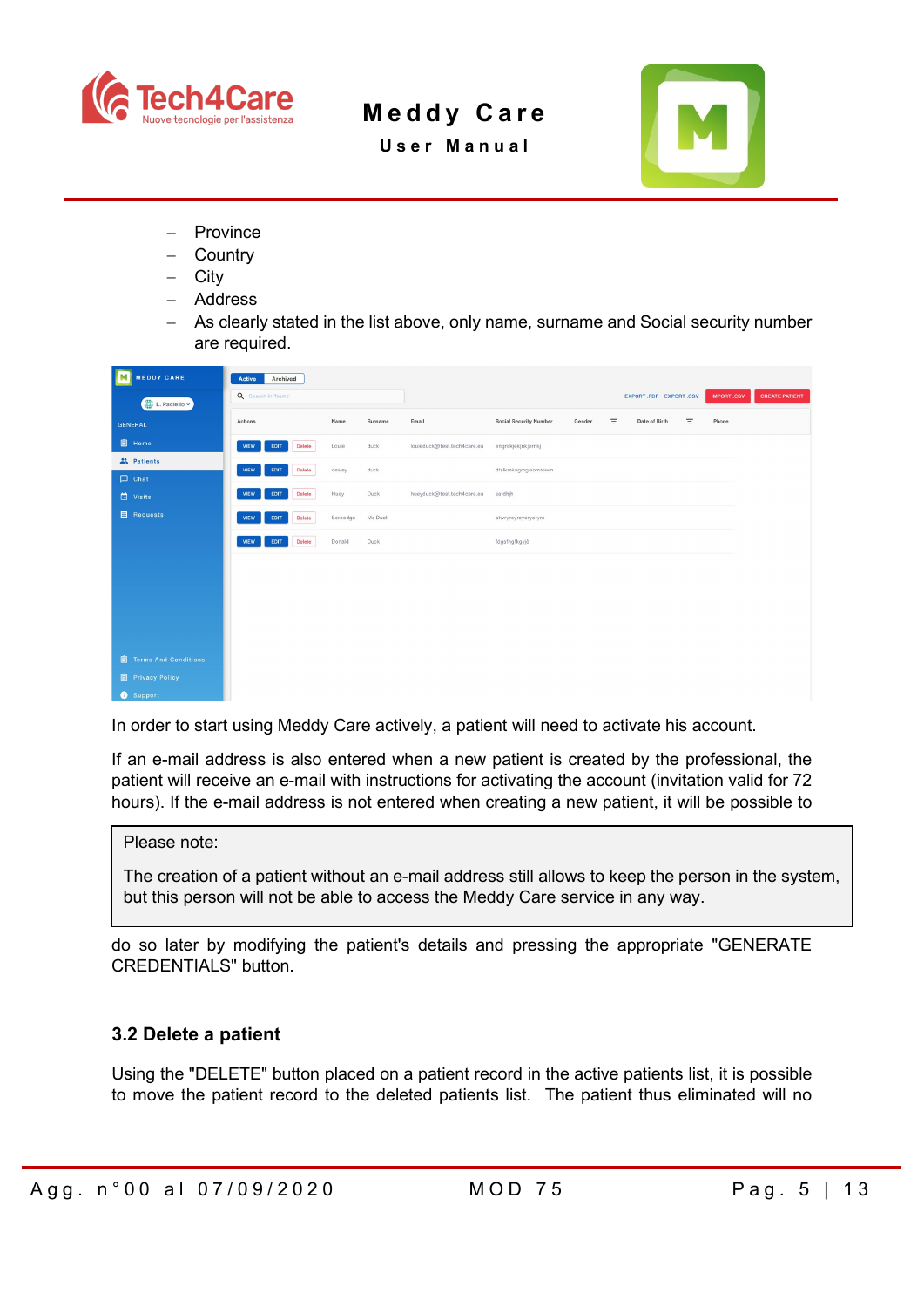

**User Manual**



longer be able to access Meddy Care services while the professional will always be able to view all the data related to him by viewing the details from the list of deleted patients.

Once removed, you can also restore a patient using the "restore" button: the patient will be moved to the list of active patients. This operation will allow the patient to access Meddy Care services again with the credentials previously created.

Please note:

Upon elimination of a patient, all visits scheduled with him will be canceled. If the patient is restored, the scheduled visit is re-established in the calendar only if the slot is still available.

Once the patient is deleted, the chat messages will be retained but the wording "(deleted)" will appear next to his name in the chat.

Requests made by the patient before elimination will continue to be displayed normally even if in the "pending" section. The response to the request can then be made but the patient will not be able to view it unless it is restored later.

#### <span id="page-5-0"></span>**3.3 Modify patient data**

By clicking the "EDIT" button placed on the patient record in the list, a popup will open allowing to modify the data related to the selected patient. The popup is identical to the one for registering a new patient.

| <b>MEDDY CARE</b>             | buttongroup.active<br>buttongroup.archived                                                                                                                                     |   |
|-------------------------------|--------------------------------------------------------------------------------------------------------------------------------------------------------------------------------|---|
| ( L. Paciello v )             | Q Search in 'Name!<br>PATIENT.TABLE.BUTTON.CREATENEWIMPORT<br><b>CREATE PATIENT</b><br>EXPORT PDF EXPORT CSV                                                                   |   |
| <b>GENERAL</b>                | <b>Social Security Number</b><br>Actions<br>patient.table.fields.name<br>patient.table.fields.surname<br>Email<br>Gender<br>$\equiv$<br>Date of Birth<br><b>CREATE PATIENT</b> | Ξ |
| <b>自</b> Home<br>" Patients   | VIEW<br>EDIT<br>Last Name *<br>First Name<br>Paziente<br>Test 2                                                                                                                |   |
| $\Box$ Chat                   | VIEW<br>EDIT<br>- Social Security Number *<br>Email<br>afoidoiwomm<br>paztest2@test.tech4care.eu                                                                               |   |
| Visits<br><b>目</b> Modules    | Date of Birth<br>Gender<br>$\Box$<br>gg/mm/aaaa<br>$\overline{\phantom{a}}$                                                                                                    |   |
|                               |                                                                                                                                                                                |   |
|                               | Phone<br>Post Code                                                                                                                                                             |   |
|                               | Province<br>Country                                                                                                                                                            |   |
|                               | City<br>Address                                                                                                                                                                |   |
|                               | <b>SAVE</b><br>Close                                                                                                                                                           |   |
| <b>自</b> Terms And Conditions |                                                                                                                                                                                |   |
| <b>自 Privacy Policy</b>       |                                                                                                                                                                                |   |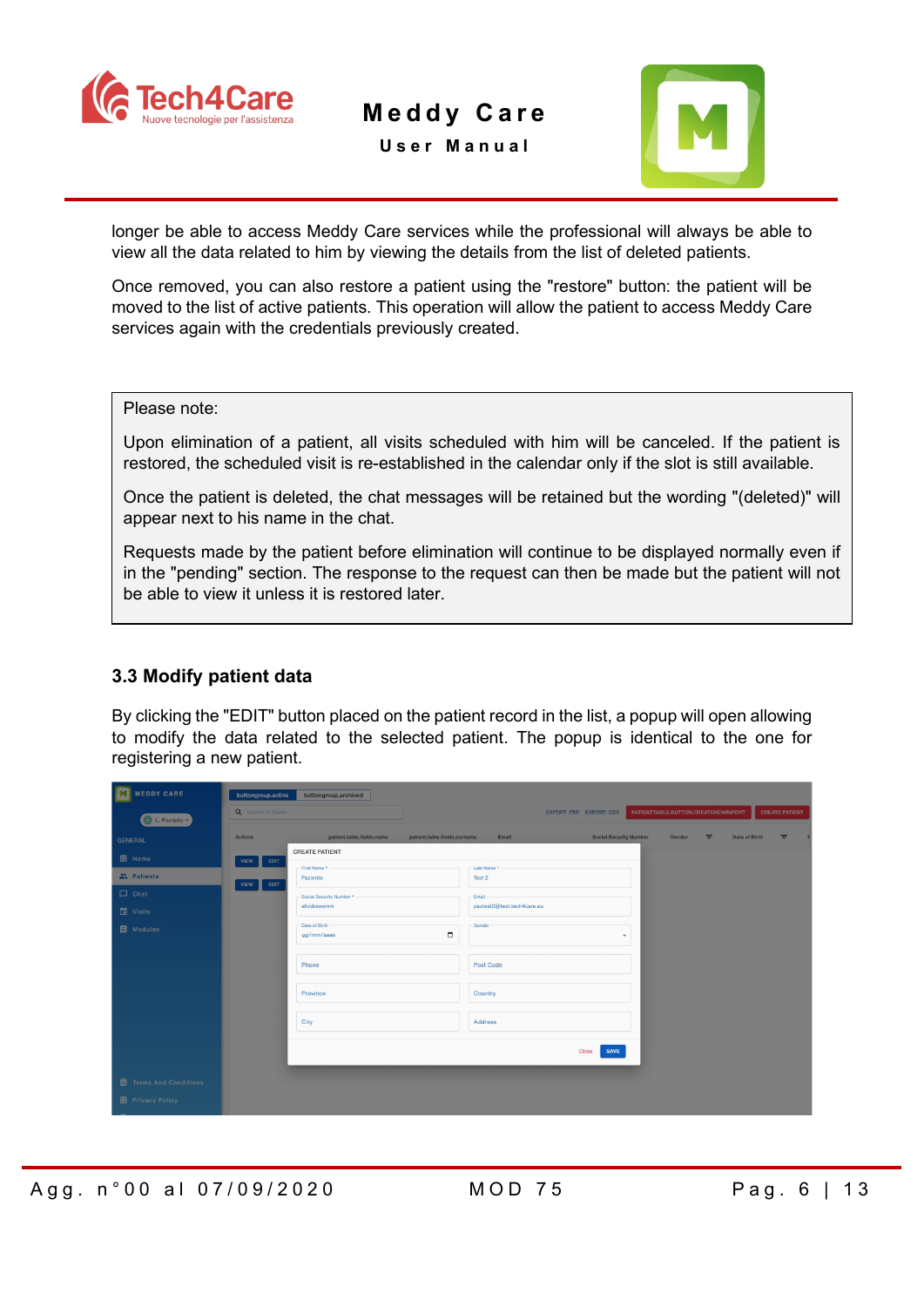

**User Manual**



#### <span id="page-6-0"></span>**3.4 View a patient**

The "VIEW" button directs to a screen where it is possible to view and manage all the data and functionalities related to the patient. This screen is in turn divided into other subsections accessible via the tabs at the top right of the interface (next to the patient's name):

- 1. Summary
- 2. Visits
- 3. Chat attachments
- 4. Medical reports
- 5. Requests

Below is the description of each of these sections.

| Iмl<br><b>MEDDY CARE</b>      | $\leftarrow$ Close                                          |                                                   |                             |                       |  |  |  |  |  |  |
|-------------------------------|-------------------------------------------------------------|---------------------------------------------------|-----------------------------|-----------------------|--|--|--|--|--|--|
| L. Paciello v                 | 0, 4, 0<br>ു<br><b>SUMMARY</b><br><b>VISITS</b><br>luis red | <b>CHAT ATTACHMENTS</b><br><b>MEDICAL REPORTS</b> | <b>REQUESTS</b>             |                       |  |  |  |  |  |  |
| <b>GENERAL</b>                | Use this page to edit personal information                  |                                                   |                             |                       |  |  |  |  |  |  |
| <b>自</b> Home                 |                                                             |                                                   | <b>GENERATE CREDENTIALS</b> | EDIT                  |  |  |  |  |  |  |
| " Patients                    | General                                                     |                                                   |                             |                       |  |  |  |  |  |  |
| $\Box$ Chat                   | Name *                                                      | Surname *                                         | <b>Identifier code</b>      |                       |  |  |  |  |  |  |
| Visits                        | luis                                                        | red                                               | sfsfee355555                | Email                 |  |  |  |  |  |  |
| <b>E</b> Requests             | $-$ Gender<br>$\mathcal{L}$                                 | Phone number                                      | Phone number mobile         |                       |  |  |  |  |  |  |
|                               | Birth information                                           |                                                   |                             |                       |  |  |  |  |  |  |
|                               | Birth date -<br>gg/mm/aaaa                                  | Birth country                                     | Birth state                 | Birth city            |  |  |  |  |  |  |
|                               | Residence                                                   |                                                   |                             |                       |  |  |  |  |  |  |
|                               | Country (Residence)                                         | State (Residence)                                 | City (Residence)            | Post code (Residence) |  |  |  |  |  |  |
| <b>自</b> Terms And Conditions | Address (Residence)                                         | Number (Residence)                                |                             |                       |  |  |  |  |  |  |
| <b>自 Privacy Policy</b>       |                                                             |                                                   |                             |                       |  |  |  |  |  |  |
| <b>8</b> Support              | Domicile                                                    |                                                   |                             |                       |  |  |  |  |  |  |

#### <span id="page-6-1"></span>**3.4.1 Summary**

In this section it is possible to view and modify patient data. To modify it, click on the EDIT button and then on SAVE. This section will allow to enter some more data than those entered during registration (such as, for example, address and data of birth).

If the patient has not yet activated his account, next to the EDIT button there will be a button with the clickable red wording "GENERATE CREDENTIALS". This button allows to send the patient an automatic e-mail with the link to generate username and password and activate his account. Obviously, if an e-mail address has not been entered in the patient data field, the operation will fail.

If the patient has already activated his account, instead of the button "GENERATE CREDENTIALS" the following buttons will appear: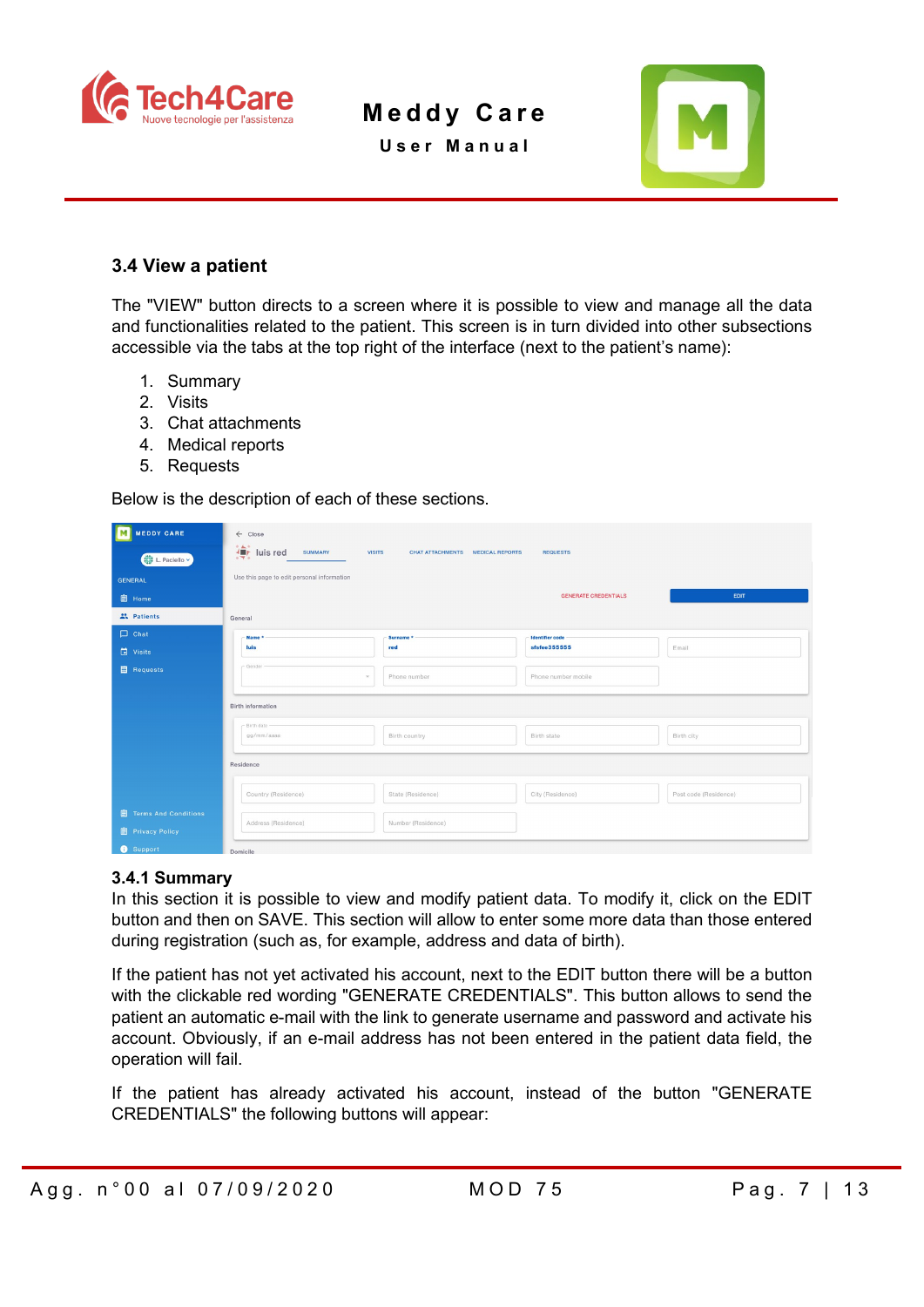

**User Manual**



- − RESET CREDENTIALS: to send the patient an email to completely reset the credentials, both username and password;
- − RESET PASSWORD: to send the patient an email to change the password;
- − BLOCK ACCOUNT: to block the user related to the patient, preventing him from accessing Meddy Care (moving the patient to the deleted patient list).
- − If the account has already been blocked, the wording RESTORE ACCOUNT will appear instead of the word "block account" through which you can restore the previously blocked account, thus re-entering the patient in the list of active patients.

#### <span id="page-7-0"></span>**3.4.2 Visits**

In this section it is possible to view the patient's visits with a preview of the notes and their status: done (when already carried out); scheduled (when not yet carried out).

Through the SEARCH field it is possible to filter the visits based on the content of the notes while with the DELETE and EDIT buttons it is possible to respectively delete a visit or modify its notes.

Finally, using the "BOOK A VISIT" button it is possible to book a new visit for the patient by quickly accessing the "Visits" section.

#### <span id="page-7-1"></span>**3.4.3 Chat attachments**

In this section it is possible to retrieve the documents exchanged in chat with the patient, both those sent and those received. Also in this section it is possible to use the SEARCH field to quickly find the relevant document.

#### <span id="page-7-2"></span>**3.4.4 Medical reports**

The "medical reports" section allows to see all the reports compiled for the patient: at the end of a visit it is possible to access this section and fill in a new report using the button "CREATE NEW REPORT". In case of error, the reports can be archived by clicking on the "Archive" button. It will be visible under the "Archived" section (but no longer visible to the patient).

#### <span id="page-7-3"></span>**3.4.5 Requests**

The "requests" section allows the management of all prescriptions related to the patient in question. See section 5 for more details.

#### <span id="page-7-4"></span>**4. Visits**

In this section it is possible to view the calendar of visits and define one or more agendas with which to program the availability for reservations through the two specific subsections:

- 1. VISITS, where to see the calendar with availability and appointments booked;
- 2. CONFIGURATION, where the availability calendar can be defined.

#### <span id="page-7-5"></span>**4.1 Visits**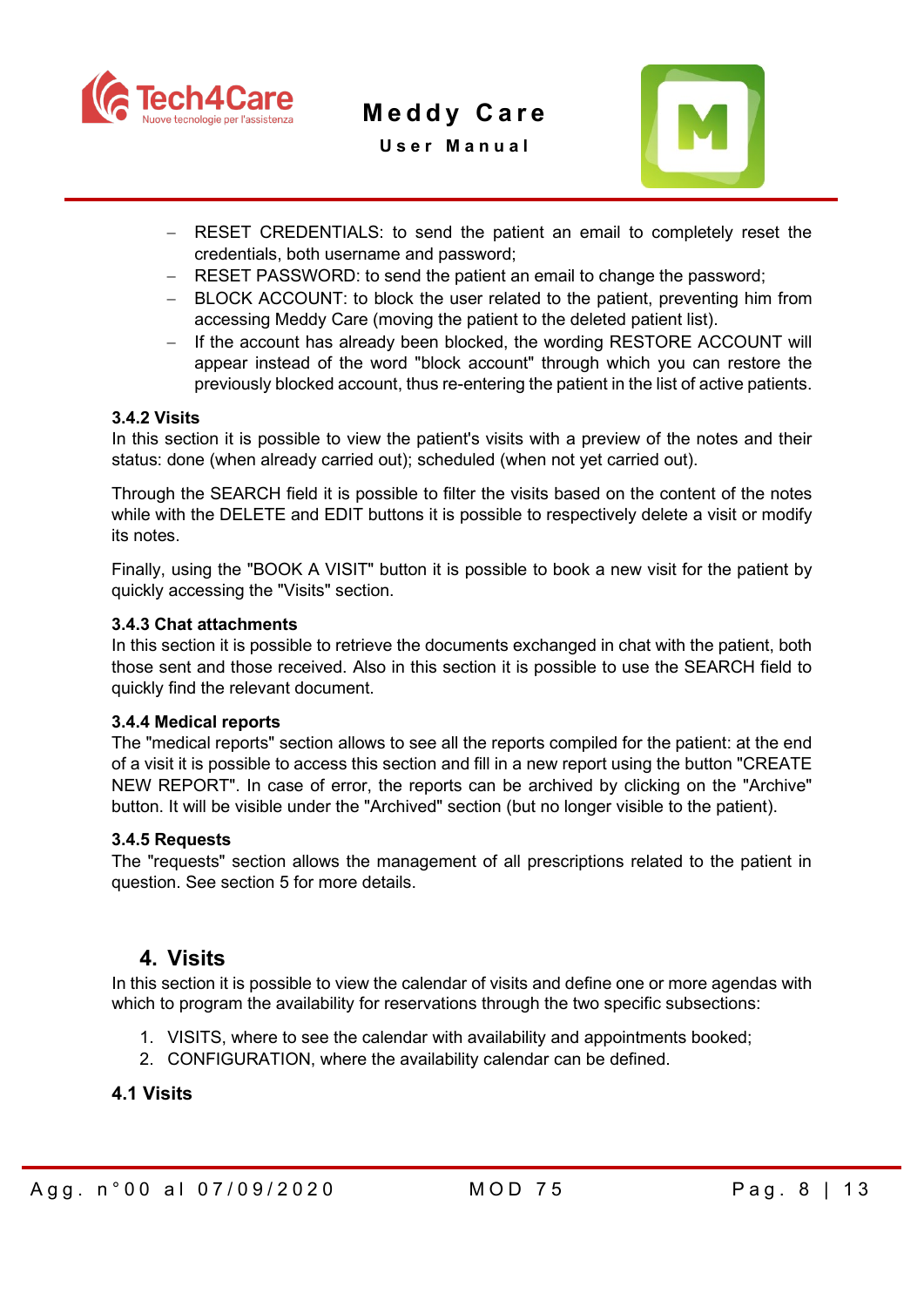

**User Manual**



The calendar is shown with a weekly view that can be navigated temporally using the "PREVIOUS", "TODAY", "NEXT" keys at the top left. On the calendar there are various time slots that can be booked for visits. If booked, the slot will show the name of the patient, otherwise it will show a button with the "+" symbol.

By clicking on the "+" symbol inside the slot, a popup will open in which the following data will be entered: the name of the patient (an automatic search will be activated from the first letters inserted to facilitate the search of the patient); pre-visit notes and video call mode for a possible remote consultation, if provided. Then press "SAVE" to complete the reservation.

Professionals can book an unlimited number of visits for the same patient at the same time, while patients can book one visit at a time.

|                 | <b>VISITS</b>                             | <b>CONFIGURATION</b> |                                     |                                              |                         |           |  |  |
|-----------------|-------------------------------------------|----------------------|-------------------------------------|----------------------------------------------|-------------------------|-----------|--|--|
| PREVIOUS        | <b>MARCH 2022</b><br>NEXT<br><b>TODAY</b> |                      |                                     |                                              |                         |           |  |  |
|                 |                                           |                      |                                     |                                              |                         | Sat 02/04 |  |  |
|                 |                                           |                      |                                     |                                              |                         |           |  |  |
|                 |                                           |                      |                                     |                                              |                         |           |  |  |
| $07:30 - 08:00$ |                                           |                      |                                     |                                              |                         |           |  |  |
| 08:00 - 08:30   | $\bullet$                                 | $\bullet$            | $\bullet$                           | $\bullet$                                    | $\bullet$               | $\bullet$ |  |  |
| 08:30 - 09:00   | $\bullet$                                 | $\bullet$            | $\bullet$                           | $\bullet$                                    | $\bullet$               | $\bullet$ |  |  |
| 09:00 - 09:30   | $\bullet$                                 | $\bullet$            | $\bullet$                           | $\bigodot$<br>$\bullet$<br><b>Louie duck</b> | $\bullet$<br>$1/3 \vee$ | $\bullet$ |  |  |
| 09:30 - 10:00   | $\bullet$                                 | $\bullet$            | $\bigodot$<br>$\bullet$<br>luis red | $\bullet$                                    | $\bullet$               | $\bullet$ |  |  |
| $10:00 - 10:30$ | $\bullet$                                 | $\bullet$            | $\bullet$                           | $\bullet$                                    | $\bullet$               | $\bullet$ |  |  |
| $10:30 - 11:00$ | $\bullet$                                 | $\bullet$            | $\bullet$                           | $\bullet$                                    | $\bullet$               | $\bullet$ |  |  |
| 11:00 - 11:30   | $\bullet$                                 | $\bullet$            | $\bullet$                           | $\bullet$                                    | $\bullet$               | $\bullet$ |  |  |
| 11:30 - 12:00   | $\bullet$                                 | $\bullet$            | $\bullet$                           | $\bullet$                                    | $\bullet$               |           |  |  |
|                 |                                           |                      |                                     |                                              |                         |           |  |  |
|                 | 07:00 - 07:30                             | Mon 28/03            | Luca Paciello<br>Tue 29/03          | Wed 30/03                                    | Thu 31/03               | Fri 01/04 |  |  |

From this subsection it is also possible to delete a visit by clicking on the "x" symbol next to the patient's name and confirm the elimination.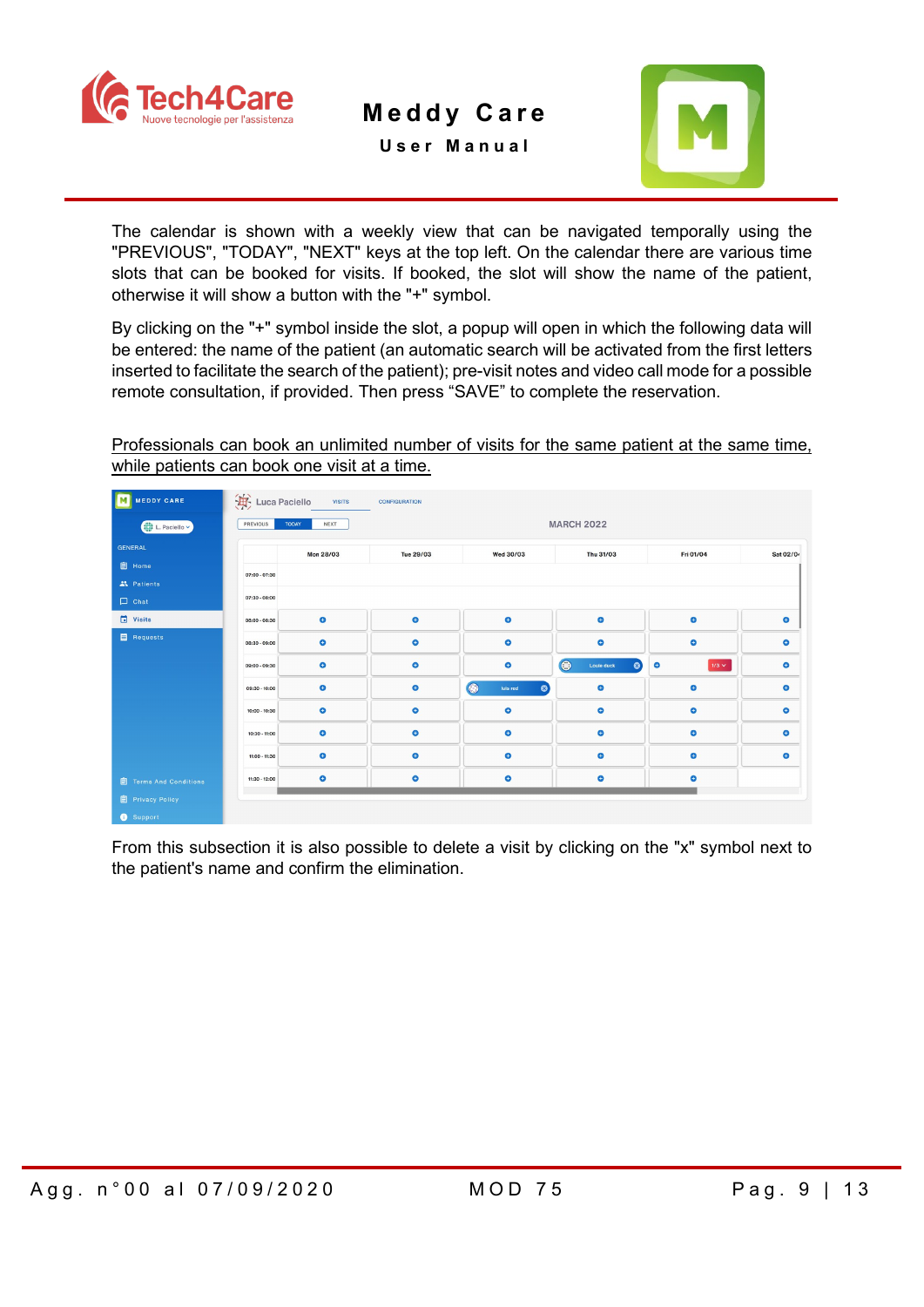

**User Manual**



## Please note: When the agenda is configured to make multiple slots available at the same time, the calendar view will show how many slots are still available (ex: 1/2). Just click on the arrow inside the slot to see the names of the patients and access the details.Ô  $\bullet$  $\bullet$ 0 Ø Full<sup>3</sup>  $3/3 \wedge$  $\bullet$ luis red  $\mathbf{C}$ Ô dewey duck € **Huey Duck** € Θ €  $\bullet$

#### <span id="page-9-0"></span>**4.2Configuration**

"Configuration" is the tool with which define availabilities with respect to a weekly calendar; these will be shown to patients through Meddy Care. In this section it is possible to view the list of agendas divided into "Actual", "Past" and "Archived" according to their status. A new agenda can also be created from this screen.

#### <span id="page-9-1"></span>**4.2.1 Create a new agenda**

By pressing the "CREATE NEW" button, it is possible to create a new agenda by entering the following information:

- Starting date
- Ending date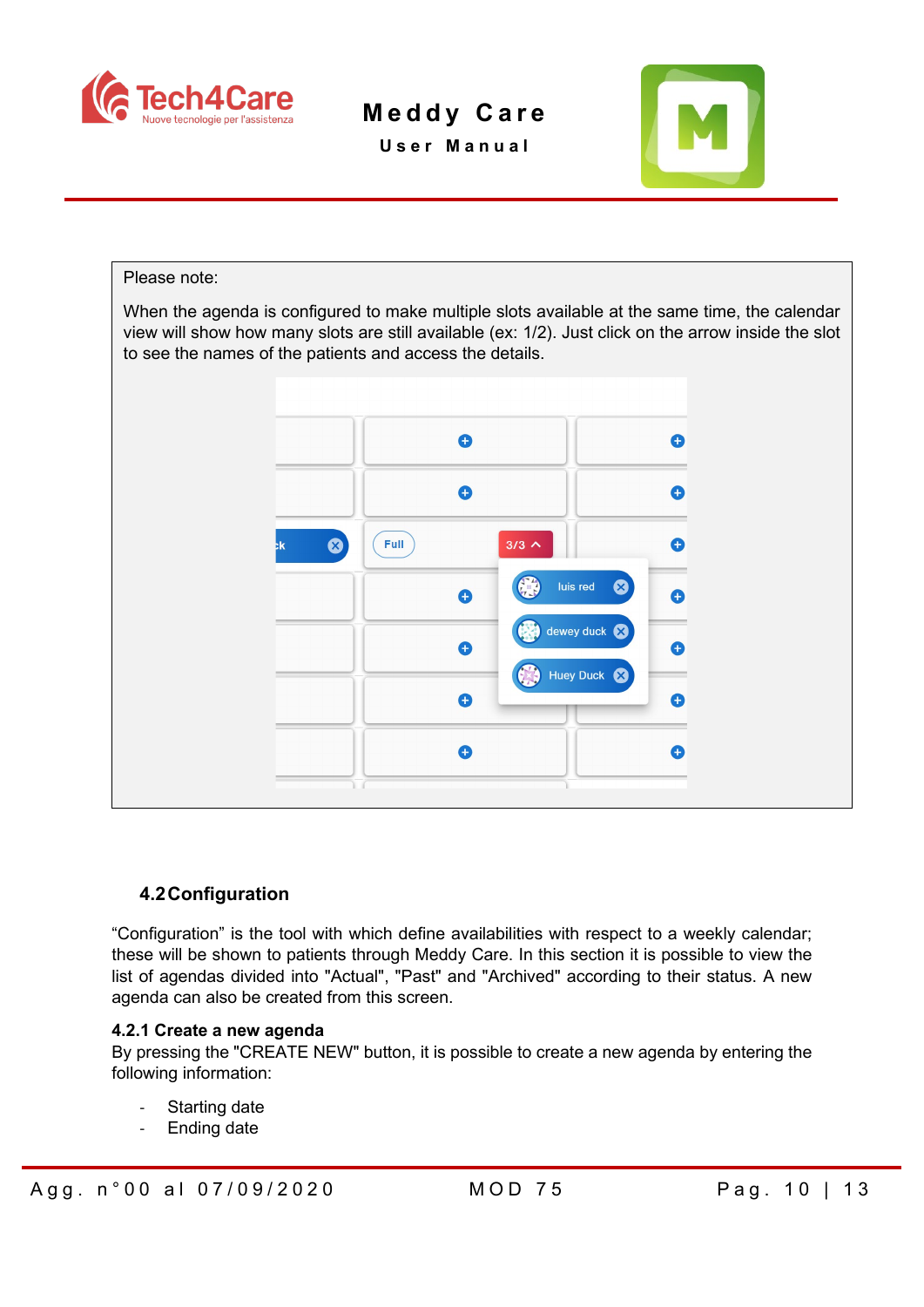

**User Manual**



- Average duration of visits in minutes
- Number of future days, with respect to the date of viewing, on which the patient can book a visit (this value will prevent the patient from booking too early, the calendar will show only the number of future days indicated in relation to today's date).
- Days of visit, with the definition of one or more time slots customizable day by day
- Number of persons: maximum number of persons who can book simultaneously in the same slot
- Advance booking time: number of days and maximum time for which the user can book in advance. For example, by selecting 1 on the number of days and 10:00 as the maximum time, it will be possible to book by 10:00 for the next day, after that time it will be possible to book only slots starting from the day after.
- Enabling teleconference visits (this option will allow patients to independently select the video call visit mode during the booking)
- Add closing days or periods (the visit calendar will not show the slots intended by that agenda as closing days).

#### Please note:

Multiple agendas can be created on the same dates and therefore potentially on the same times. In that case the calendar will show multiple slots for the same time interval.

#### <span id="page-10-0"></span>**4.2.2 Actual agendas**

These are the agendas currently in force. For "actual agendas", the following actions are possible:

- VIEW: the current agenda is displayed and can be edit. Note: if the agenda is modified, a new one is created by storing the current one (booked visits are kept anyway);
- DELETE: Archive the current agenda (booked visits are kept anyway).

#### <span id="page-10-1"></span>**4.2.3 Past agendas**

When the current day exceeds the end date of an agenda, the system automatically moves the agenda to "past agendas". The following actions are possible:

VIEW: the past agenda is displayed and can be edit. If the end date is modified by bringing it after the current date, the agenda will appear among the "Current" ones, otherwise it will remain among the "Past" ones.

#### <span id="page-10-2"></span>**4.2.4 Archived agendas**

When an agenda is deleted or modified it is moved to the "Archived". The following actions are possible:

VIEW: the archived agenda is displayed and can be edit. If the agenda is modified, based on the start and end date set with respect to the current date, the agenda will appear among the "Current" ones or the "Past" ones.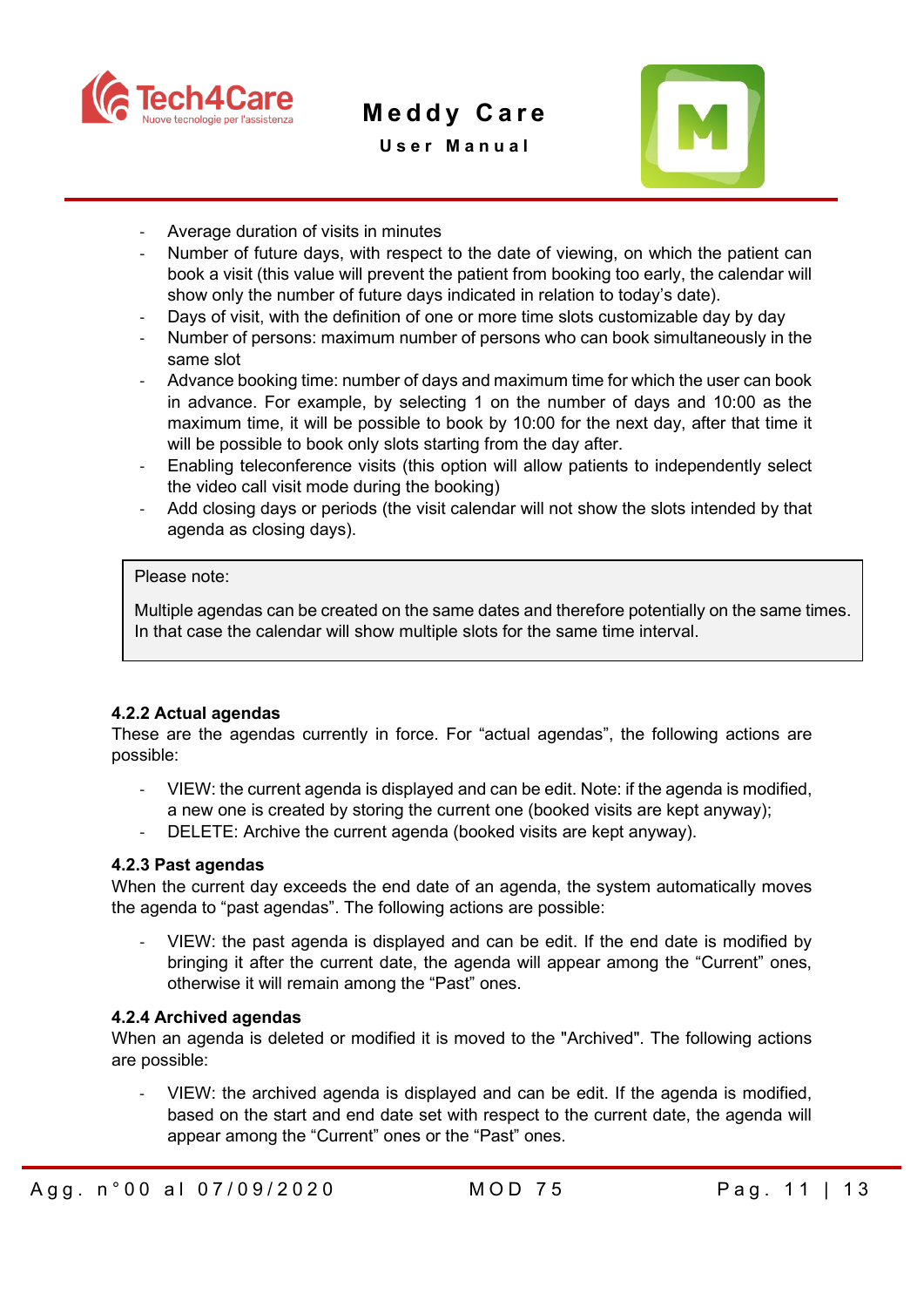

**User Manual**



### **5. Requests**

<span id="page-11-0"></span>The "Requests" section allows the management of all prescriptions related to the patients. These can be entered as "REQUEST" by patients or directly by the professional. The prescriptions can belong to three types:

- − Chronic therapy
- − Drug prescription
- − Medical referral (prescription for examination or visit)

According to their status, requests are grouped into 3 different lists:

- PENDING: requests that come directly from patients through Meddy Care. The professional can accept it (by processing the response) or reject it.
- PROCESSED: requests from the patient that the professional has accepted (then processed), and those entered directly by the professional via the "CREATE NEW REQUEST" button and completed.
- DRAFT: requests entered via the "CREATE NEW REQUEST" button and not completed (exit via back arrow or menu), they can be deleted or displayed in order to complete it.

Inserting a new request is possible by pressing the button "CREATE NEW REQUEST" and entering the following information:

- 1. Detail
	- Medication name (or visit/examination)
	- Exemption number
	- **Notes**
- 2. Attachments for the patient: here it is possible to upload attachments in pdf and photos, which will be attached to the response and which the patient can retrieve by accessing Meddy Care.

## <span id="page-11-1"></span>**6. Chat**

This section allows to chat with patients. The screen area consists of two parts: a part on the left containing the list of chats already made and a part on the right with the content of the selected chat.

By clicking on "NEW CHAT" a popup opens with the list of patients, which can be filtered by name. Click on the desired patient to start the chat.

To attach a file, the professional need to select the file and then write a message; it is not possible to send a chat message with only the attachment without text

There is also a section dedicated to the staff of the office, currently not licensed.